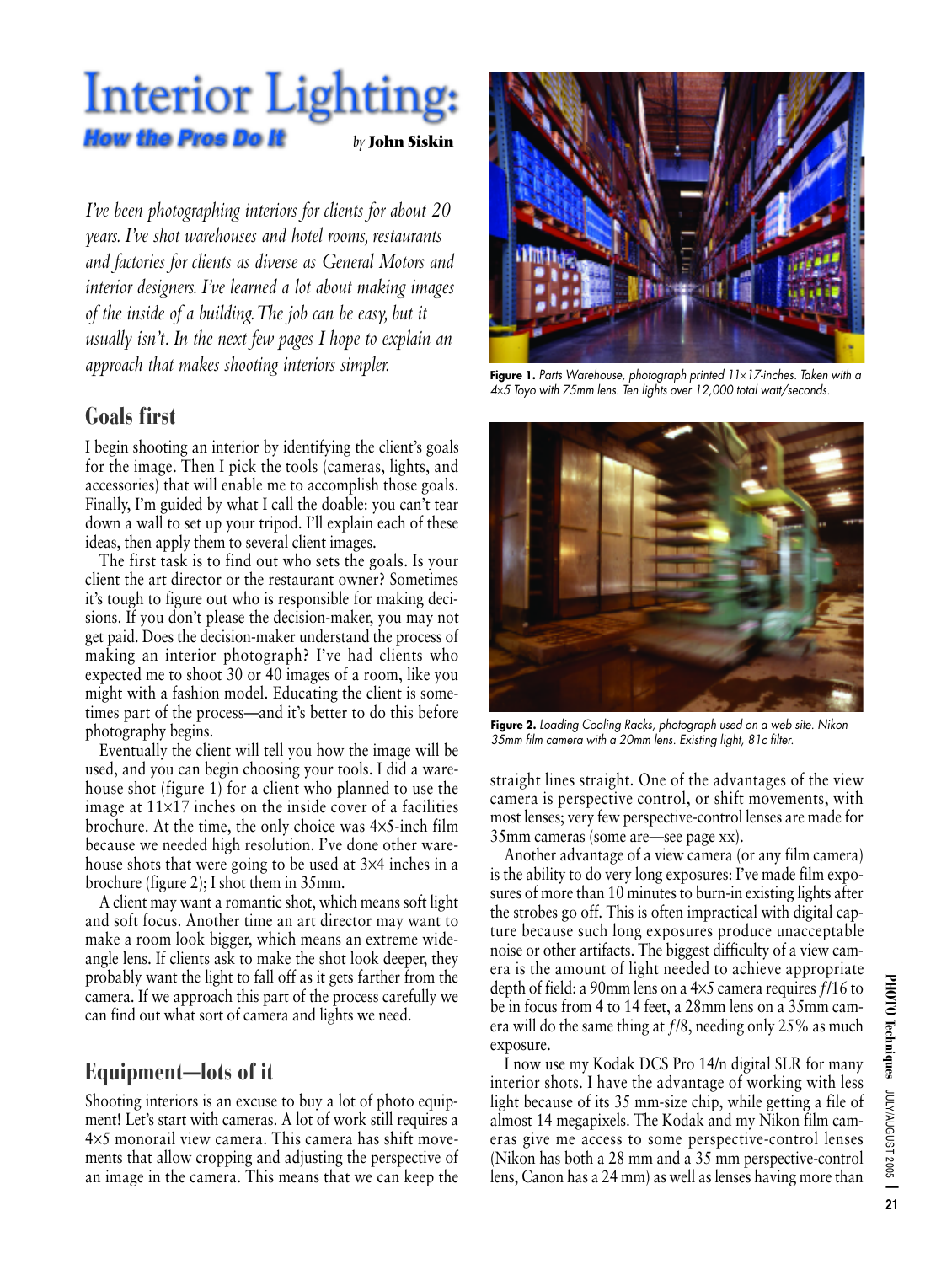**a 105º angle of view. The Kodak camera gives me a file that can be used at more than 10**×**15 inches, better resolution than I get with 35 mm film. An additional advantage is that I don't need to make Polaroid test prints.**

## **Lights**

**After I choose my camera, I can pick out the lights I need. When using the 4**×**5, I need more power, so I take my Norman 900 series strobes—two power packs totaling more than 3000 watt/seconds, plus six heads. If I am using the Kodak DCS Pro 14n I take my Bowens monoblocks—three heads totaling almost 1500 watt/seconds. With either of these light sets I will probably take my Norman 200Bs, which include three battery-power packs and four heads with 600 watt/seconds of power. When I use the digital SLR, I can often get by with just the Norman 200Bs. The Norman battery-pack units are the most flexible lights I have because they don't need a wall plug.** 

**Watt/seconds are a measure of the power used by a strobe, not actual light output. If you double the watt/seconds, you double the light output. So my big Normans put out about one stop more light than the Bowens, but the Normans take up more than twice as much space and weigh at least twice as much.** 

**The lights that I have now reflect choices made over the course of more than 20 years. I wouldn't make the same choices if I were starting from scratch in 2005. I'd choose flexibility over power, favoring monoblock lights over powerpack lights because I expect to do more work with digital cameras over film in the future.**

**The digital camera offers another advantage over my 4**×**5: it can adjust the way the color of light is recorded. If I shot tungsten lights on daylight film they would record as yellow. Fluorescent lights show a greenish cast on daylight film. To control these difficulties, I have a large number of filters that allow me to shift the color balance of the light source. A digital camera does this with software, and allows me to change that choice after the shoot in the camera software (if the images were shot in the RAW format). Please note that digital can't change the color of only some lights in a shot. Just as with film, all the lights used in a shot should be either matched in color balance or be in a pleasing color balance. Therefore, I don't use my stack of filters for my lenses as much as I used to, but I still filter my lights. The digital camera retains the same sensitivity to light (ISO) regardless of the color balance; the filters used with film always absorb light, thus reducing the effective sensitivity of the film.** 

## **Grip equipment**

**Next, I'll need grip equipment: light stands, small light stands, umbrellas, clamps, clay, slaves, tripod, and so on. There really is no end to it. You can do 10 jobs without needing a small light stand but, if you don't bring it, it will prove essential on the 11th job.** 

**I can offer a few hints to make jobs easier. Put pieces of**

**gaffer tape on your equipment cases—that way, if you forget your tape you can peel a piece off your case. If you use hard cases, put a stud you can attach a light to on the case. Buy cases you can stand on. Look at military surplus stores for cases. It's easier, but more time consuming, to carry several smaller cases than to try to move one big case. If a tripod is easy to carry, it is probably useless—long exposures require rigid (heavy) tripods. Work out a way to hang a case from the tripod; the extra weight will make it more stable. Slaves trigger a strobe when another strobe goes off, and keep you from having to run wires everywhere. Bring extra slaves they sometimes quit working for no reason. Umbrellas are like sawed-off shotguns; they spread light everywhere. The bigger the umbrella, the smoother your light will be: the more reflective your umbrella, the more light will reach your subject. Remember that what you don't have with you limits what you can do at the location.** 

### **On location**

**When we get to the location, we are confronted by reality. Did the client bring the flowers for the table? Did the client move the boxes to the right place in the warehouse? Part of our original discussion with the responsible person or client should have specified the condition of the site on the day of the shoot.** 

**While everyone else is preparing the stage for the photograph, you should be looking for the camera angle. Choosing the appropriate angle is critical for the best shot. Consider how wide an angle of view is necessary. If you have more than one lens that will cover the scene (obviously at different distances), consider that the wider lens will tend to give a distorted image at the edge of the field, while a longer lens will make the scene flatter. The goal of the picture should help you to choose.** 

**Another consideration is the height of the camera: a higher camera position will show more separation between objects in the photo; in a lower position, the look of objects receding from the camera will be more like human sight. For instance, if you are shooting a hotel room, the bed is very important and the height of the camera will directly affect the apparent size of that king-size mattress.** 

### **Set up**

**Setting up the camera first is critical because it establishes where you can and can't put lights. You can't put a light where you can see the light or light stand in the picture (possibly fixable in Photoshop); where the light creates a reflection visible in the camera (possibly fixable in Photoshop); or where the light creates flare in the camera (generally not fixable in Photoshop). If you can avoid needing to fix images after the shoot it will make relations with the client better.** 

**Next, I evaluate the scene to choose the feel of light I need in the picture. If possible, I will have done this before the shoot to help decide which equipment I need. If the original feel of the lighting isn't critical, such as in a factory or office,**